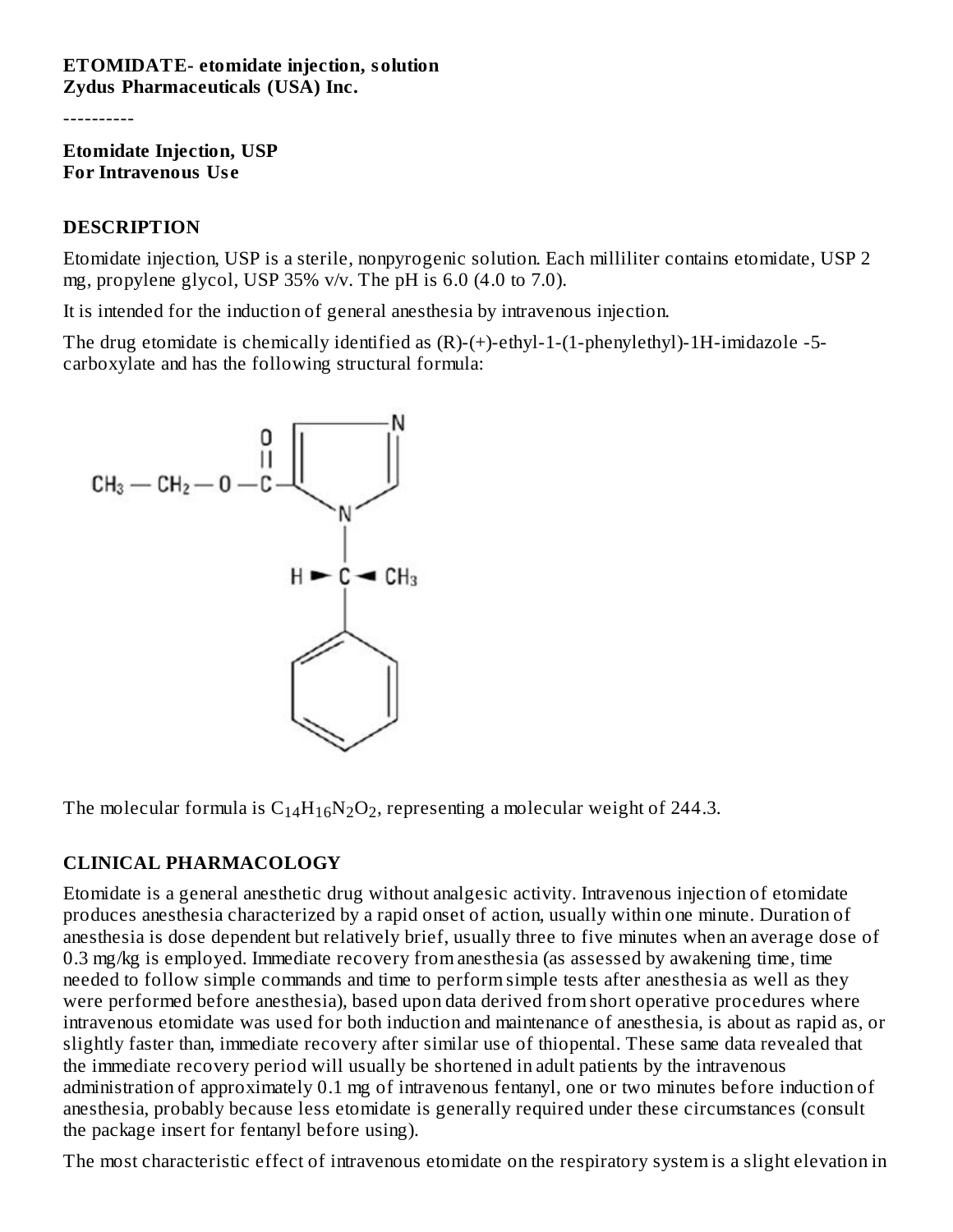# arterial carbon dioxide tension (PaCO<sub>2</sub>) (see also **ADVERSE REACTIONS**).

Reduced cortisol plasma levels have been reported with induction doses of 0.3 mg/kg etomidate. These persist for approximately 6 to 8 hours and appear to be unresponsive to ACTH administration.

The intravenous administration of up to 0.6 mg/kg of etomidate to patients with severe cardiovascular disease has little or no effect on myocardial metabolism, cardiac output, peripheral circulation or pulmonary circulation. The hemodynamic effects of etomidate have in most cases been qualitatively similar to those of thiopental sodium, except that the heart rate tended to increase by a moderate amount following administration of thiopental under conditions where there was little or no change in heart rate following administration of etomidate. However, clinical data indicates that etomidate administration in geriatric patients, particularly those with hypertension, may result in decreases in heart rate, cardiac index, and mean arterial blood pressure. There are insufficient data concerning use of etomidate in patients with recent severe trauma or hypovolemia to predict cardiovascular response under such circumstances.

Clinical experience and special studies to date suggest that standard doses of intravenous etomidate ordinarily neither elevate plasma histamine nor cause signs of histamine release.

Limited clinical experience, as well as animal studies, suggests that inadvertent intra-arterial injection of etomidate, unlike thiobarbiturates, will not usually be followed by necrosis of tissue distal to the injection site. Intra-arterial injection of etomidate is, however, not recommended.

Etomidate induction is associated with a transient 20% to 30% decrease in cerebral blood flow. This reduction in blood flow appears to be uniform in the absence of intracranial space occupying lesions. As with other intravenous induction agents, reduction in cerebral oxygen utilization is roughly proportional to the reduction in cerebral blood flow. In patients with and without intracranial space occupying lesions, etomidate induction is usually followed by a moderate lowering of intracranial pressure, lasting several minutes.

All of these studies provided for avoidance of hypercapnia. Information concerning regional cerebral perfusion in patients with intracranial space occupying lesions is too limited to permit definitive conclusions.

Preliminary data suggests that etomidate will usually lower intraocular pressure moderately.

Etomidate is rapidly metabolized in the liver. Minimal anesthetic plasma levels of unchanged drug are equal to or higher than 0.23 mcg/mL; they decrease rapidly up to 30 minutes following injection and thereafter more slowly with a half-life value of about 75 minutes. Approximately 75% of the administered dose is excreted in the urine during the first day after injection. The chief metabolite is R- (+)-1-(1-phenylethyl)-1H-imidazole-5-carboxylic acid, resulting from hydrolysis of etomidate, and accounts for about 80% of the urinary excretion. Limited pharmacokinetic data in patients with cirrhosis and esophageal varices suggest that the volume of distribution and elimination half-life of etomidate are approximately double that seen in healthy subjects.

In clinical studies, elderly patients demonstrated decreased initial distribution volumes and total clearance of etomidate. Protein binding of etomidate to serum albumin was also significantly decreased in these individuals.

Reduced plasma cortisol and aldosterone levels have been reported following induction doses of etomidate. These results persist for approximately 6 to 8 hours and appear to be unresponsive to ACTH stimulation. This probably represents blockage of 11 beta-hydroxylation within the adrenal cortex.

# **INDICATIONS AND USAGE**

Etomidate injection, USP is indicated by intravenous injection for the induction of general anesthesia. When considering use of etomidate injection, USP the usefulness of its hemodynamic properties (see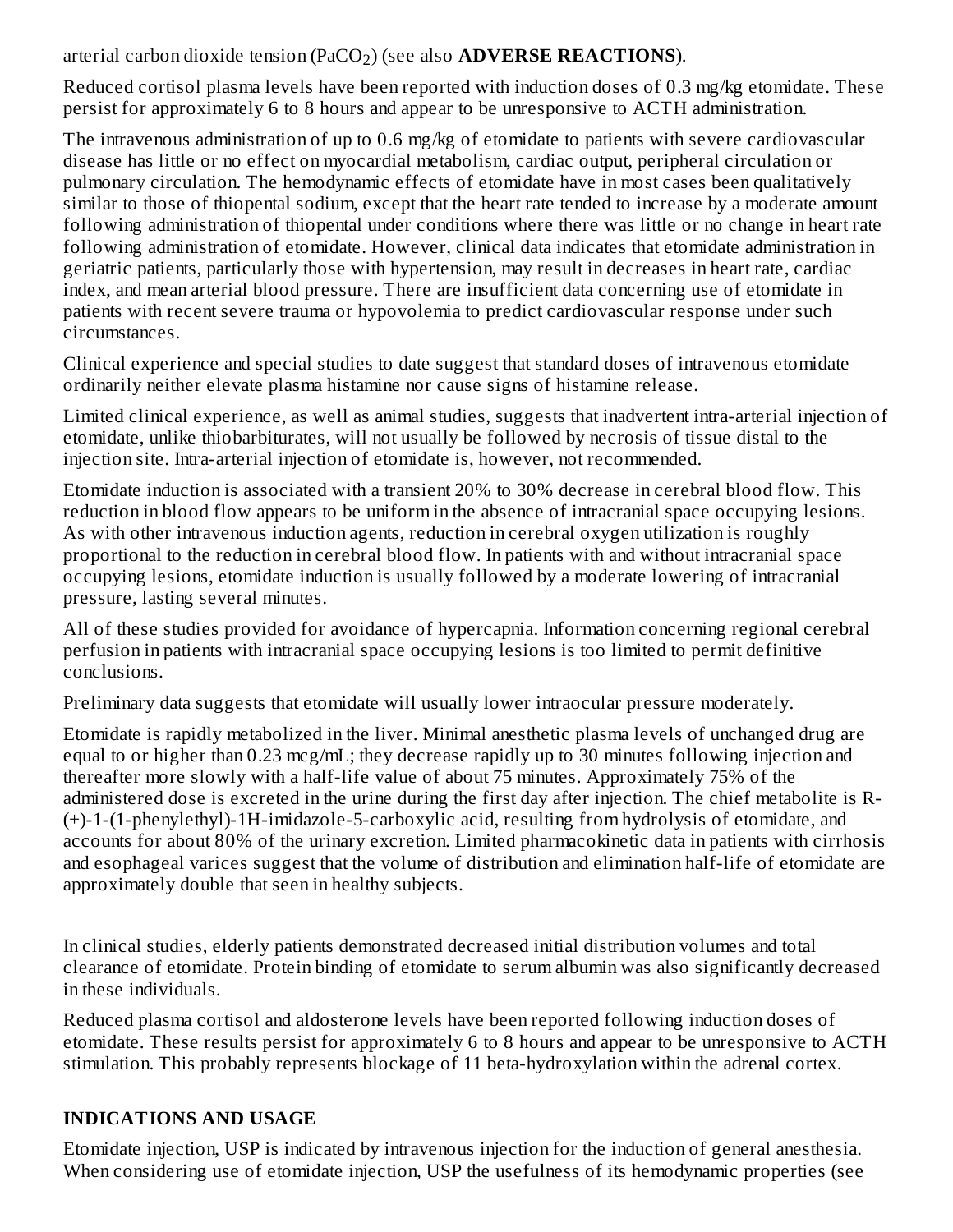**CLINICAL PHARMACOLOGY**) should be weighed against the high frequency of transient skeletal muscle movements (see **ADVERSE REACTIONS**).

Intravenous etomidate injection, USP is also indicated for the supplementation of subpotent anesthetic agents, such as nitrous oxide in oxygen, during maintenance of anesthesia for short operative procedures such as dilation and curettage or cervical conization.

# **CONTRAINDICATIONS**

Etomidate is contraindicated in patients who have shown hypersensitivity to it.

#### **WARNINGS**

INTRAVENOUS ETOMIDATE SHOULD BE ADMINISTERED ONLY BY PERSONS TRAINED IN THE ADMINISTRATION OF GENERAL ANESTHETICS AND IN THE MANAGEMENT OF COMPLICATIONS ENCOUNTERED DURING THE CONDUCT OF GENERAL ANESTHESIA.

BECAUSE OF THE HAZARDS OF PROLONGED SUPPRESSION OF ENDOGENOUS CORTISOL AND ALDOSTERONE PRODUCTION, THIS FORMULATION IS NOT INTENDED FOR ADMINISTRATION BY PROLONGED INFUSION.

#### **Pediatric Neurotoxicity**

Published animal studies demonstrate that the administration of anesthetic and sedation drugs that block NMDA receptors and/or potentiate GABA activity increase neuronal apoptosis in the developing brain and result in long-term cognitive deficits when used for longer than 3 hours. The clinical significance of these findings is not clear. However, based on the available data, the window of vulnerability to these changes is believed to correlate with exposures in the third trimester of gestation through the first several months of life, but may extend out to approximately three years of age in humans (see **PRECAUTIONS/Pregnancy, Pediatric Us e, ANIMAL PHARMACOLOGY AND/OR TOXICOLOGY**).

Some published studies in children suggest that similar deficits may occur after repeated or prolonged exposures to anesthetic agents early in life and may result in adverse cognitive or behavioral effects. These studies have substantial limitations, and it is not clear if the observed effects are due to the anesthetic/sedation drug administration or other factors such as the surgery or underlying illness.

Anesthetic and sedation drugs are a necessary part of the care of children needing surgery, other procedures, or tests that cannot be delayed, and no specific medications have been shown to be safer than any other. Decisions regarding the timing of any elective procedures requiring anesthesia should take into consideration the benefits of the procedure weighed against the potential risks.

# **PRECAUTIONS**

# **Carcinogenesis, Mutagenesis, Impairment of Fertility**

Carcinogenesis

Long-term animal studies to evaluate the carcinogenic potential of etomidate have not been completed.

Mutagenesis

Studies to evaluate the mutagenic potential of etomidate have not been completed.

#### Impairment of Fertility

In a fertility and early embryonic development study in which male and female rats were treated intravenously with 0.31, 1.25, and 5 mg/kg/day etomidate (0.17, 0.68, and 2.7 times the human induction dose of 0.3 mg/kg based on body surface area) prior to mating, no adverse effects on fertility were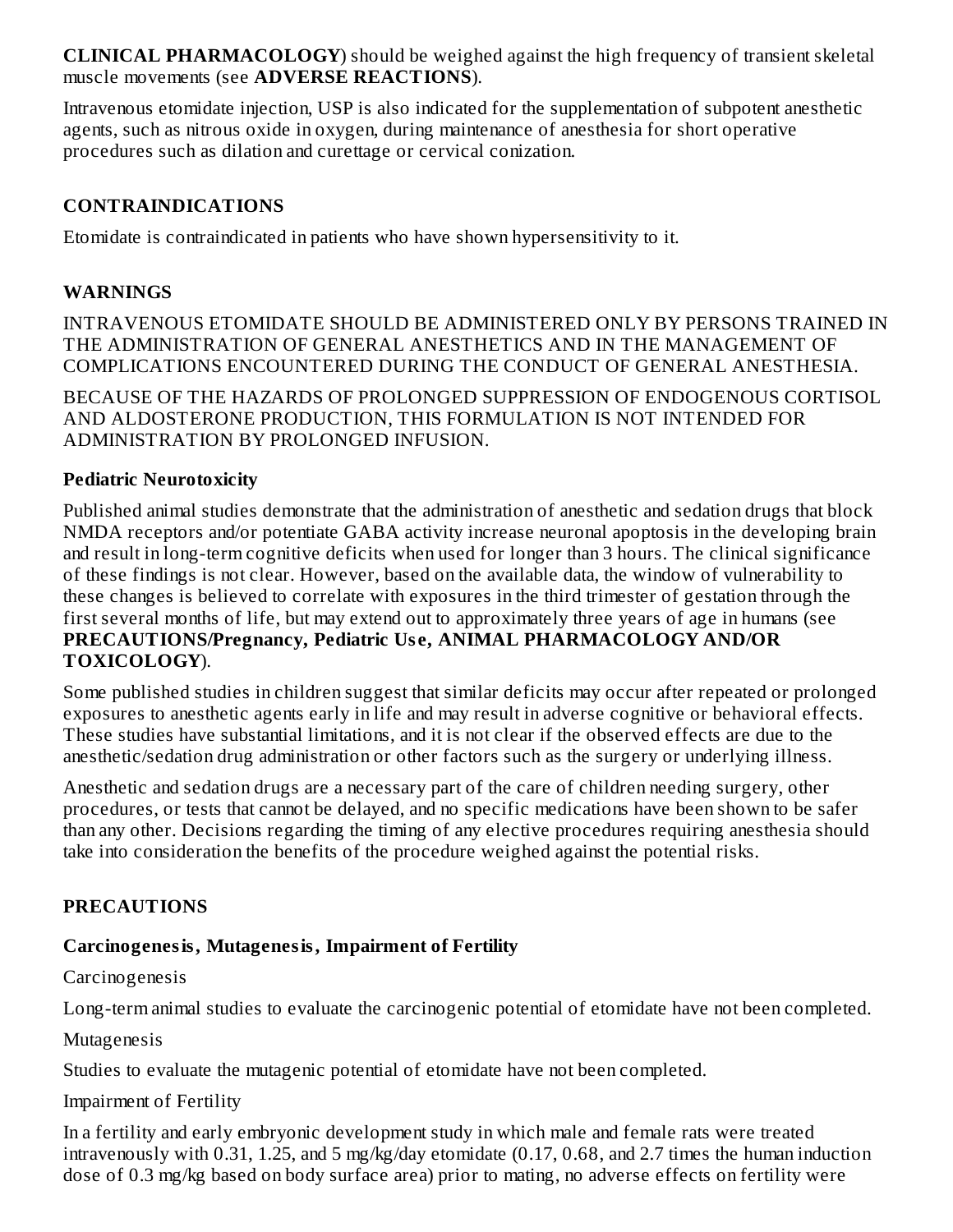noted.

# **Pregnancy**

Risk Summary

There are no adequate and well-controlled studies in pregnant women. In animal reproduction studies, fetal deaths and reduced pup survival were noted after intravenous administration of etomidate to pregnant rats at doses 0.17 times the human induction dose of 0.3 mg/kg. Reduced pup survival was noted after intravenous administration of etomidate to pregnant rabbits at 1.6 times the human induction dose. Published studies in pregnant primates demonstrate that the administration of anesthetic and sedation drugs that block NMDA receptors and/or potentiate GABA activity during the period of peak brain development increases neuronal apoptosis in the developing brain of the offspring when used for longer than 3 hours. There are no data on pregnancy exposures in primates corresponding to periods prior to the third trimester in humans. [See Data]

The estimated background risk of major birth defects and miscarriage for the indicated population is unknown. All pregnancies have a background risk of birth defect, loss, or other adverse outcomes. In the U.S. general population, the estimated background risk of major birth defects and miscarriage in clinically recognized pregnancies is 2% to 4% and 15% to 20%, respectively.

Data

# Animal Data

No malformations or adverse fetal effects were noted in a study in which pregnant rats were intravenously administered 0.31, 1.25, or 5 mg/kg/day etomidate (0.17, 0.68, or 2.7 times the human induction dose of 0.3 mg/kg based on body surface area) during organogenesis (Gestation Days 6–15).

Reduced pup survival was noted in all doses tested in a study in which pregnant rabbits were intravenously administered 1.5 or 4.5 mg/kg/day etomidate (1.6 or 4.9 times the human induction dose of 0.3 mg/kg based on body surface area) during organogenesis (Gestation Day 6–18). These doses also produced maternal toxicity (increased mortality).

Increased still born fetuses and decreased pup survival was noted at all doses tested in a study where pregnant rats were intravenously administered 0.31, 1.25, or 5 mg/kg/day etomidate (0.17, 0.68, or 2.7 times the human induction dose of 0.3 mg/kg based on body surface area) during gestation and throughout lactation (Gestation Day 16 through Lactation Day 21). These doses also produced maternal toxicity (decreased food consumption and increased mortality). In this study, offspring were not evaluated for sexual maturation, neurobehavioral function including learning and memory, or reproductive function.

In a published study in primates, administration of an anesthetic dose of ketamine for 24 hours on Gestation Day 122 increased neuronal apoptosis in the developing brain of the fetus. In other published studies, administration of either isoflurane or propofol for 5 hours on Gestation Day 120 resulted in increased neuronal and oligodendrocyte apoptosis in the developing brain of the offspring. With respect to brain development, this time period corresponds to the third trimester of gestation in the human. The clinical significance of these findings is not clear; however, studies in juvenile animals suggest neuroapoptosis correlates with long-term cognitive deficits (see **WARNINGS/Pediatric Neurotoxicity, PRECAUTIONS/Pregnancy, ANIMAL TOXICOLOGY AND/OR PHARMACOLOGY**).

# **Labour and Delivery-**

There are insufficient data to support use of intravenous etomidate in obstetrics, including Caesarean section deliveries. Therefore, such use is not recommended.

# **Nursing Mother**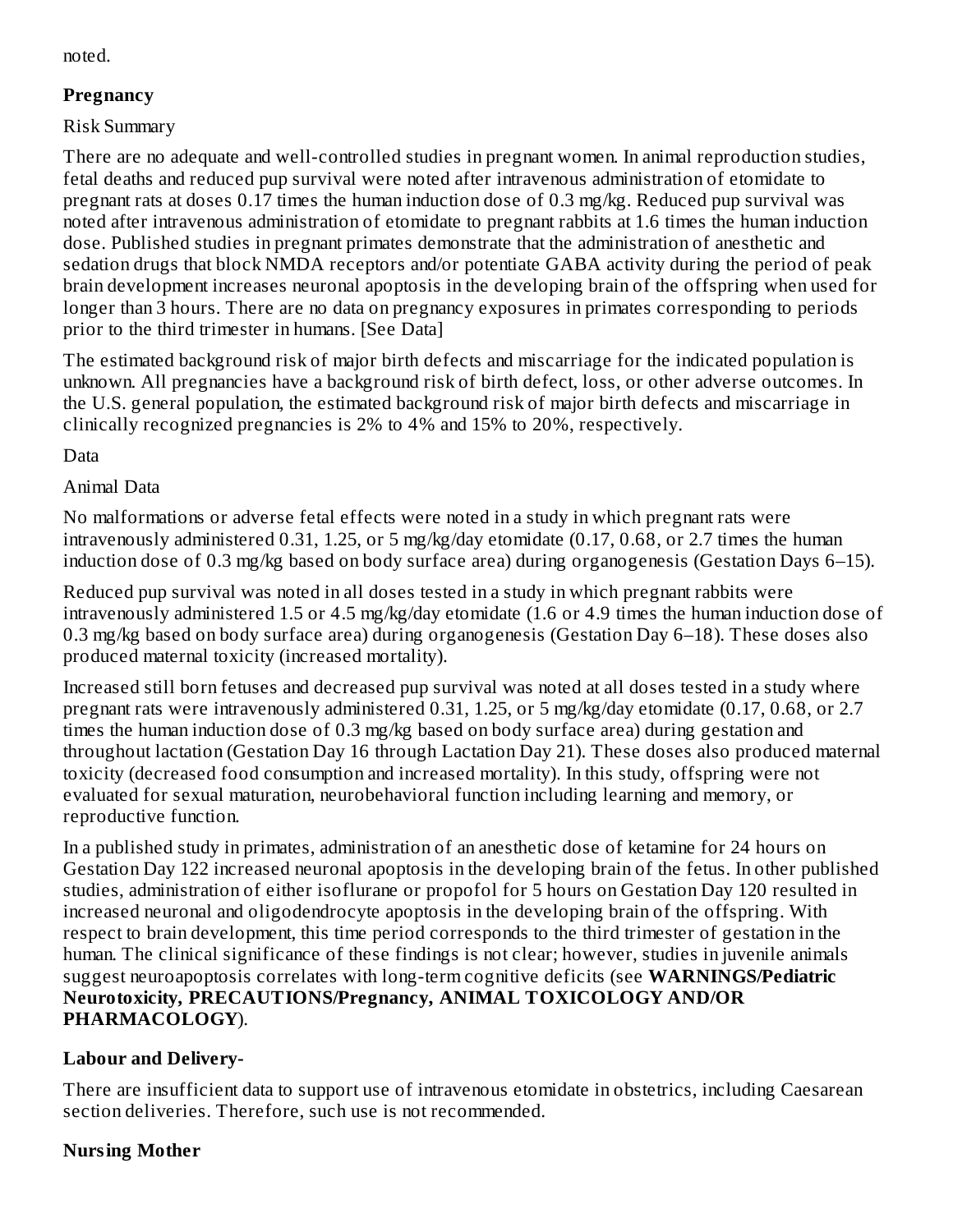It is not known whether this drug is excreted in human milk. Because many drugs are excreted in human milk, caution should be exercised when etomidate is administered to a nursing mother.

#### **Pediatric Us e-**

There are inadequate data to make dosage recommendations for induction of anesthesia in patients below the age of ten (10) years; therefore, such use is not recommended (see also **DOSAGE AND ADMINISTRATION**).

Published juvenile animal studies demonstrate that the administration of anesthetic and sedation drugs, such as AMIDATE, that either block NMDA receptors or potentiate the activity of GABA during the period of rapid brain growth or synaptogenesis, results in widespread neuronal and oligodendrocyte cell loss in the developing brain and alterations in synaptic morphology and neurogenesis. Based on comparisons across species, the window of vulnerability to these changes is believed to correlate with exposures in the third trimester of gestation through the first several months of life, but may extend out

to approximately 3 years of age in humans.

In primates, exposure to 3 hours of ketamine that produced a light surgical plane of anesthesia did not increase neuronal cell loss, however, treatment regimens of 5 hours or longer of isoflurane increased neuronal cell loss. Data from isoflurane-treated rodents and ketamine-treated primates suggest that the neuronal and oligodendrocyte cell losses are associated with prolonged cognitive deficits in learning and memory. The clinical significance of these nonclinical findings is not known, and healthcare providers should balance the benefits of appropriate anesthesia in pregnant women, neonates, and young children who require procedures with the potential risks suggested by the nonclinical data (See **WARNINGS/Pediatric Neurotoxicity, PRECAUTIONS/Pregnancy, and ANIMAL PHARMACOLOGY AND/OR TOXICOLOGY**).

#### **Geriatric Us e-**

Clinical data indicates that etomidate may induce cardiac depression in elderly patients, particularly those with hypertension (see **CLINICAL PHARMACOLOGY and Other Advers e Obs ervations, Circulatory System**).

Elderly patients may require lower doses of etomidate than younger patients. Age-related differences in phamacokinetic parameters have been observed in clinical studies (see **CLINICAL PHARMACOLOGY and DOSAGE AND ADMINISTRATION**).

This drug is known to be substantially excreted by the kidney, and the risk of toxic reactions to this drug may be greater in patients with impaired renal function. Because elderly patients are more likely to have decreased renal function, care should be taken in dose selection and it may be useful to monitor renal function.

# **Plasma Cortisol Levels-**

Induction doses of etomidate have been associated with reduction in plasma cortisol and aldosterone concentrations (see **CLINICAL PHARMACOLOGY**). These have not been associated with changes in vital signs or evidence of increased mortality; however, where concern exists for patients undergoing severe stress, exogenous replacement should be considered.

#### Information for Patients

Effect of anesthetic and sedation drugs on early brain development Studies conducted in young animals and children suggest repeated or prolonged use of general anesthetic or sedation drugs in children younger than 3 years may have negative effects on their developing brains. Discuss with parents and caregivers the benefits, risks, and timing and duration of surgery or procedures requiring anesthetic and sedation drugs. (**See WARNINGS/Pediatric Neurotoxicity**).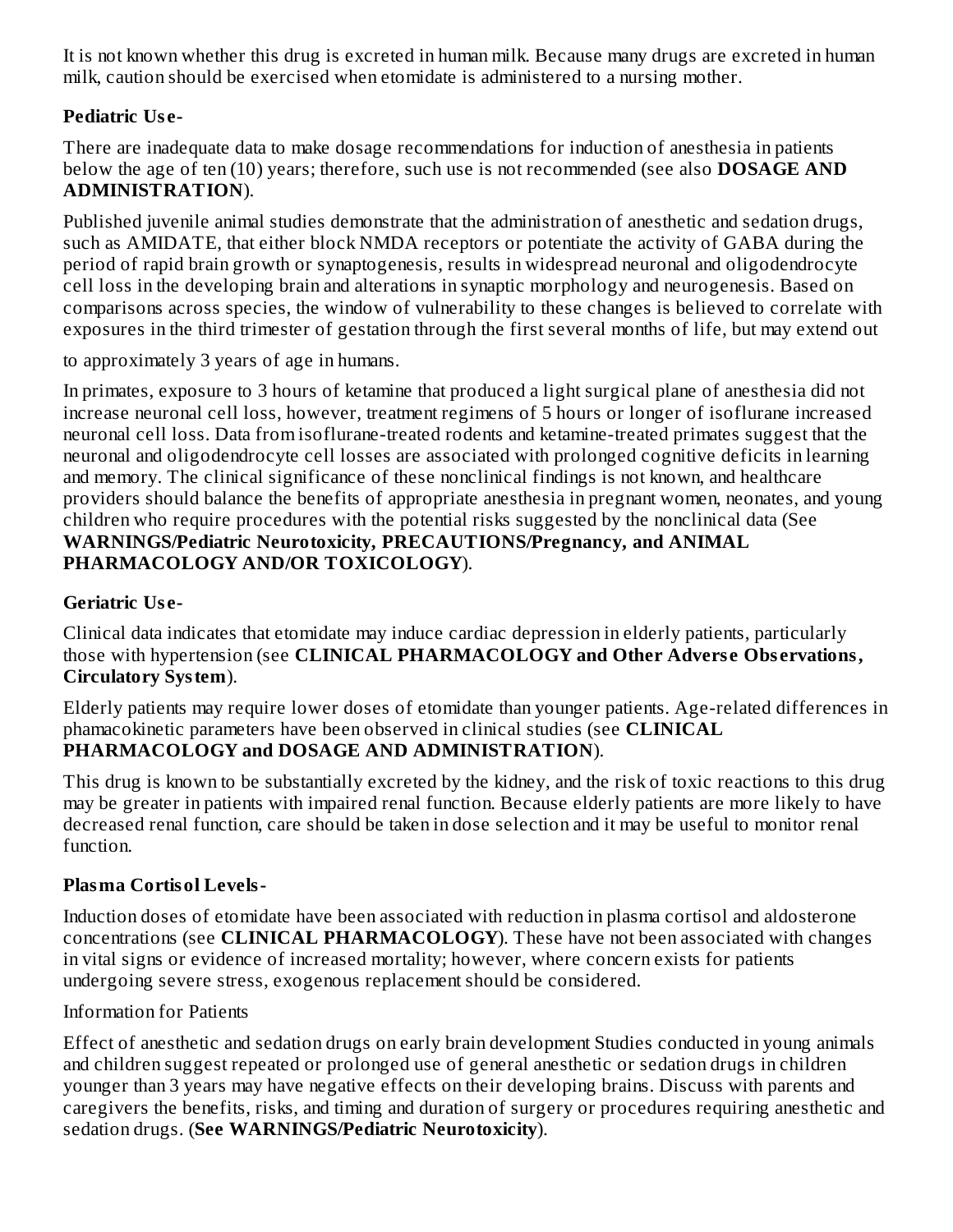#### **ADVERSE REACTIONS**

The most frequent adverse reactions associated with use of intravenous etomidate are transient venous pain on injection and transient skeletal muscle movements, including myoclonus:

1. Transient venous pain was observed immediately following intravenous injection of etomidate in about 20% of the patients, with considerable difference in the reported incidence (1.2% to 42%). This pain is usually described as mild to moderate in severity but it is occasionally judged disturbing. The observation of venous pain is not associated with a more than usual incidence of thrombosis or thrombophlebitis at the injection site. Pain also appears to be less frequently noted when larger, more proximal arm veins are employed and it appears to be more frequently noted when smaller, more distal, hand or wrist veins are employed.

2. Transient skeletal muscle movements were noted following use of intravenous etomidate in about 32% of the patients, with considerable difference in the reported incidence (22.7% to 63%). Most of these observations were judged mild to moderate in severity but some were judged disturbing. The incidence of disturbing movements was less when 0.1 mg of fentanyl was given immediately before induction. These movements have been classified as myoclonic in the majority of cases (74%), but averting movements (7%), tonic movements (10%), and eye movements (9%) have also been reported. No exact classification is available, but these movements may also be placed into three groups by location:

a. Most movements are bilateral. The arms, legs, shoulders, neck, chest wall, trunk and all four extremities have been described in some cases, with one or more of these muscle groups predominating in each individual case. Results of electroencephalographic studies suggest that these muscle movements are a manifestation of disinhibition of cortical activity; cortical electroencephalograms, taken during periods when these muscle movements were observed, have failed to reveal seizure activity.

b. Other movements are described as either unilateral or having a predominance of activity of one side over the other. These movements sometimes resemble a localized response to some stimuli, such as venous pain on injection, in the lightly anesthetized patient (averting movements). Any muscle group or groups may be involved, but a predominance of movement of the arm in which the intravenous infusion is started is frequently noted.

c. Still other movements probably represent a mixture of the first two types.

Skeletal muscle movements appear to be more frequent in patients who also manifest venous pain on injection.

#### **Other Advers e Obs ervations**

#### *Respiratory System*

Hyperventilation, hypoventilation, apnea of short duration (5 to 90 seconds with spontaneous recovery); laryngospasm, hiccup and snoring suggestive of partial upper airway obstruction have been observed in some patients. These conditions were managed by conventional countermeasures.

# *Circulatory System*

Hypertension, hypotension, tachycardia, bradycardia and other arrhythmias have occasionally been observed during induction and maintenance of anesthesia. One case of severe hypotension and tachycardia, judged to be anaphylactoid in character, has been reported.

Geriatric patients, particularly those with hypertension, may be at increased risk for the development of cardiac depression following etomidate administration (see **CLINICAL PHARMACOLOGY)**

# *Gastrointestinal System*

Postoperative nausea and/or vomiting following induction of anesthesia with etomidate is probably no more frequent than the general incidence. When etomidate was used for both induction and maintenance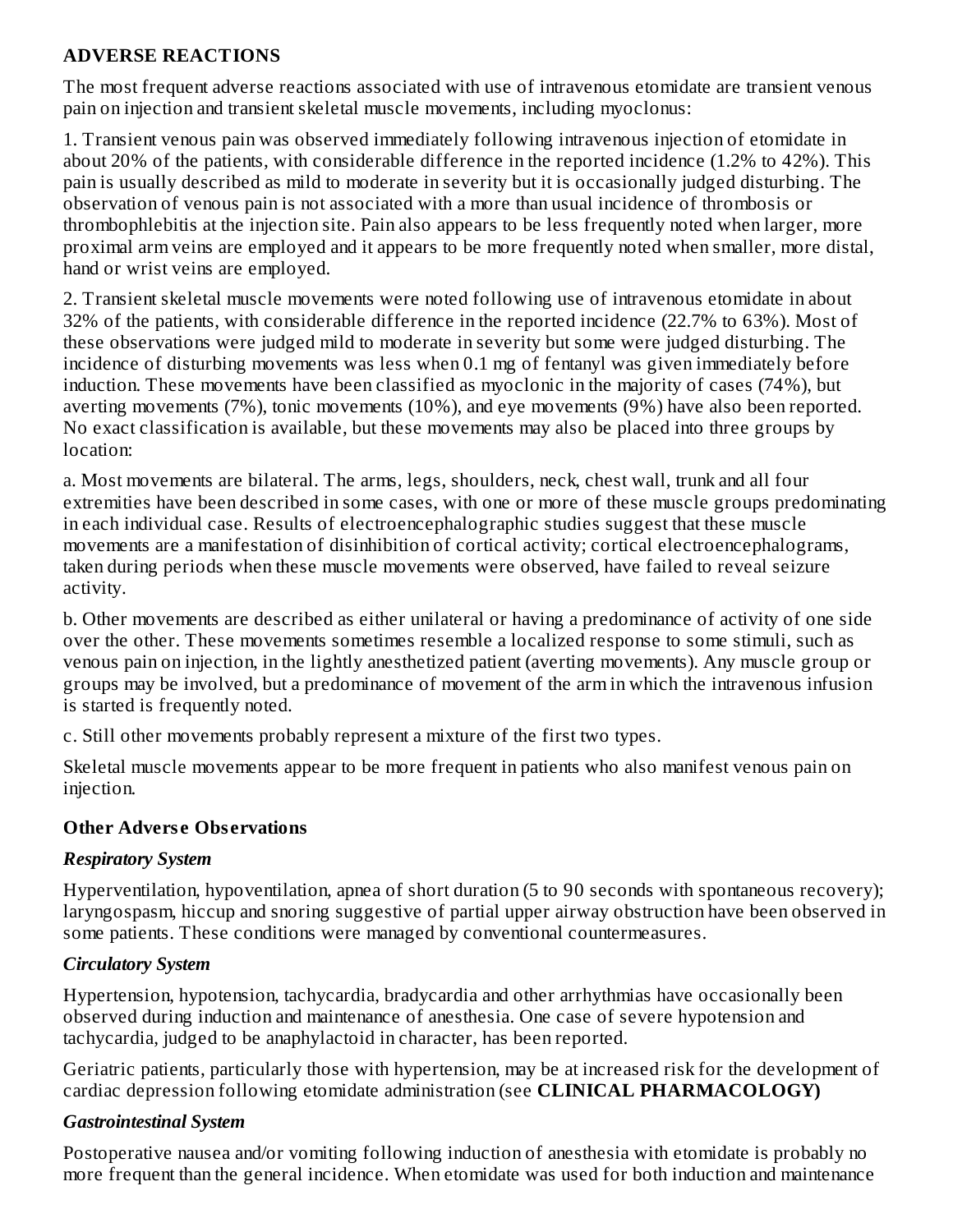of anesthesia in short procedures such as dilation and curettage, or when insufficient analgesia was provided, the incidence of postoperative nausea and/or vomiting was higher than that noted in control patients who received thiopental.

# **OVERDOSAGE**

Overdosage may occur from too rapid or repeated injections. Too rapid injection may be followed by a fall in blood pressure. No adverse cardiovascular or respiratory effects attributable to etomidate overdose have been reported.

In the event of suspected or apparent overdosage, the drug should be discontinued, a patent airway established (intubate, if necessary) or maintained and oxygen administered with assisted ventilation, if necessary.

# **DOSAGE AND ADMINISTRATION**

Do not administer unless solution is clear and container is undamaged. Discard unused portion (see **DOSAGE AND ADMINISTRATION**).

Etomidate injection, USP is intended for administration only by the intravenous route (see **CLINICAL PHARMACOLOGY**). The dose for induction of anesthesia in adult patients and in pediatric patients above the age of ten (10) years will vary between 0.2 and 0.6 mg/kg of body weight, and it must be individualized in each case. The usual dose for induction in these patients is 0.3 mg/kg, injected over a period of 30 to 60 seconds. There are inadequate data to make dosage recommendations for induction of anesthesia in patients below the age of ten (10) years; therefore, such use is not recommended. Geriatric patients may require reduced doses of etomidate.

Smaller increments of intravenous etomidate may be administered to adult patients during short operative procedures to supplement subpotent anesthetic agents, such as nitrous oxide. The dosage employed under these circumstances, although usually smaller than the original induction dose, must be individualized. There are insufficient data to support this use of etomidate for longer adult procedures or for any procedures in pediatric patients; therefore, such use is not recommended. The use of intravenous fentanyl and other neuroactive drugs employed during the conduct of anesthesia may alter the etomidate dosage requirements. Consult the prescribing information for all other such drugs before using.

# **Premedication**

Etomidate injection, USP is compatible with commonly administered pre-anesthetic medications, which may be employed as indicated. See also **CLINICAL PHARMACOLOGY**, **ADVERSE REACTIONS**, and dosage recommendations for maintenance of anesthesia).

Etomidate anesthesia does not significantly alter the usual dosage requirements of neuromuscular blocking agents employed for endotracheal intubation or other purposes shortly after induction of anesthesia.

Parenteral drug products should be inspected visually for particulate matter and discoloration prior to administration, whenever solution and container permit.

To prevent needle-stick injuries, needles should not be recapped, purposely bent, or broken by hand.

# **HOW SUPPLIED**

Etomidate Injection, USP is supplied in single-dose containers as follows:

| $\mathsf{\cup one.}$ | NDC No. | Container | <b>Container Size</b> |  |
|----------------------|---------|-----------|-----------------------|--|
|                      |         |           |                       |  |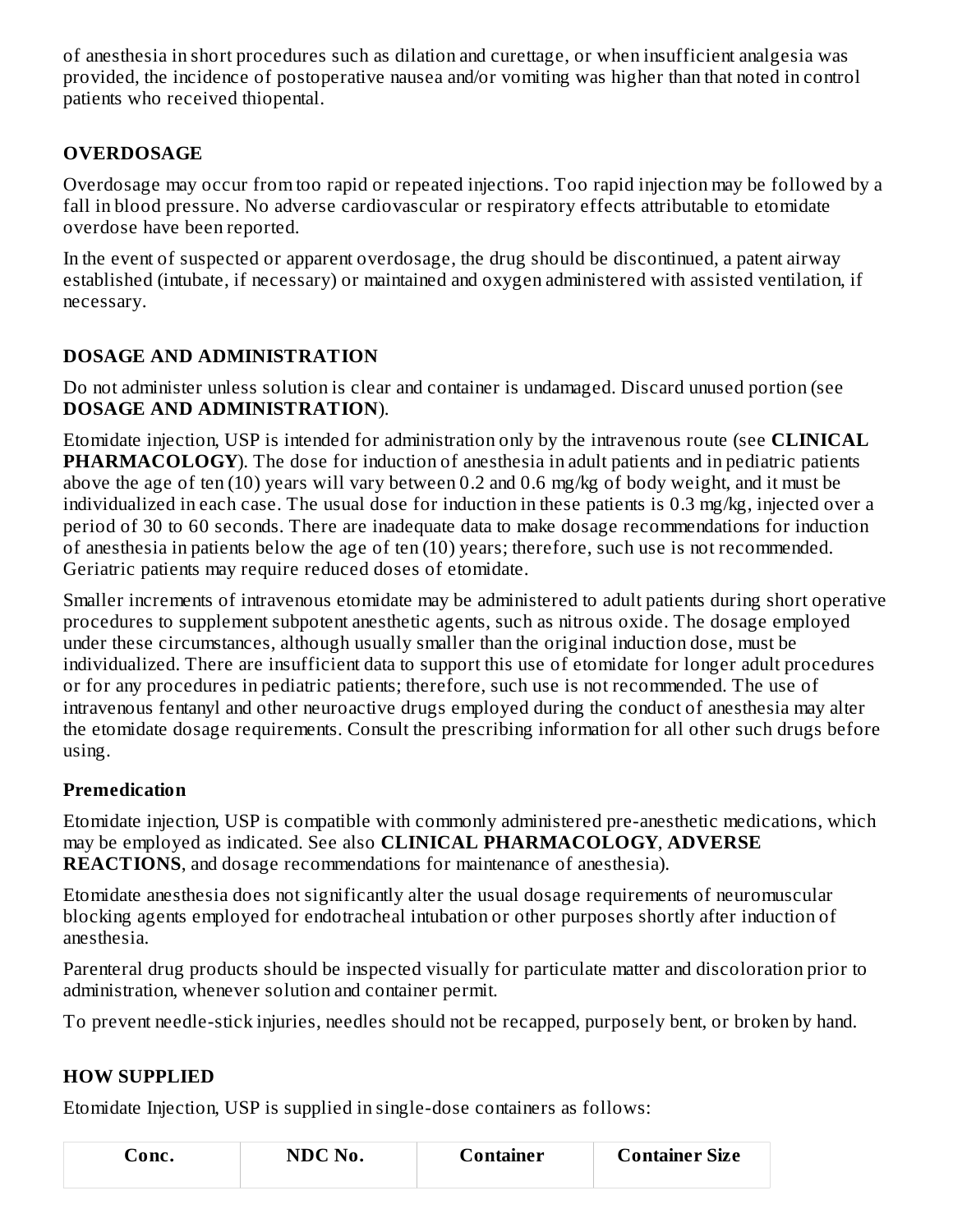| $2 \text{ mg/mL}$ | 68382-545-07 | Type I glass vial | $10 \text{ X } 10 \text{ mL}$ vials  |
|-------------------|--------------|-------------------|--------------------------------------|
| $2 \text{ mg/mL}$ | 68382-545-08 | Type I glass vial | $10 \text{ X } 20 \text{ mL }$ vials |

#### **Storage**

Store at 20 to 25°C (68 to 77°F) [See USP Controlled Room Temperature].

#### **ANIMAL TOXICOLOGY AND/OR PHARMACOLOGY**

Published studies in animals demonstrate that the use of anesthetic agents during the period of rapid brain growth or synaptogenesis results in widespread neuronal and oligodendrocyte cell loss in the developing brain and alterations in synaptic morphology and neurogenesis. Based on comparisons across species, the window of vulnerability to these changes is believed to correlate with exposures in the third trimester through the first several months of life, but may extend out to approximately 3 years of age in humans.

In primates, exposure to 3 hours of an anesthetic regimen that produced a light surgical plane of anesthesia did not increase neuronal cell loss, however, treatment regimens of 5 hours or longer increased neuronal cell loss. Data in rodents and in primates suggest that the neuronal and oligodendrocyte cell losses are associated with subtle but prolonged cognitive deficits in learning and memory. The clinical significance of these nonclinical findings is not known, and healthcare providers should balance the benefits of appropriate anesthesia in neonates and young children who require procedures against the potential risks suggested by the nonclinical data (See **WARNINGS/PEDIATRIC NEUROTOXICITY, PRECAUTIONS/PREGNANCY, PEDIATRIC**

**USE**).

Sterile, Nonpyrogenic, Single Dose Vial.

Discard unused portion.

Call your doctor for medical advice about side effects. You may report side effects to FDA at 1-800- FDA-1088.

Manufactured by:

Cadila Healthcare Ltd.

Ahmedabad, India

Distributed by:

#### **Zydus Pharmaceuticals (USA) Inc.**

Pennington, NJ 08534

Material Code: 2058575

Rev.: 02/19

#### **PACKAGE LABEL.PRINCIPAL DISPLAY PANEL**

Vial Label 10 mL Zydus Pharmaceuticals NDC 68382-545-07 Etomidate Injection, USP 20 mg/10 mL  $(2 \text{ mg/mL})$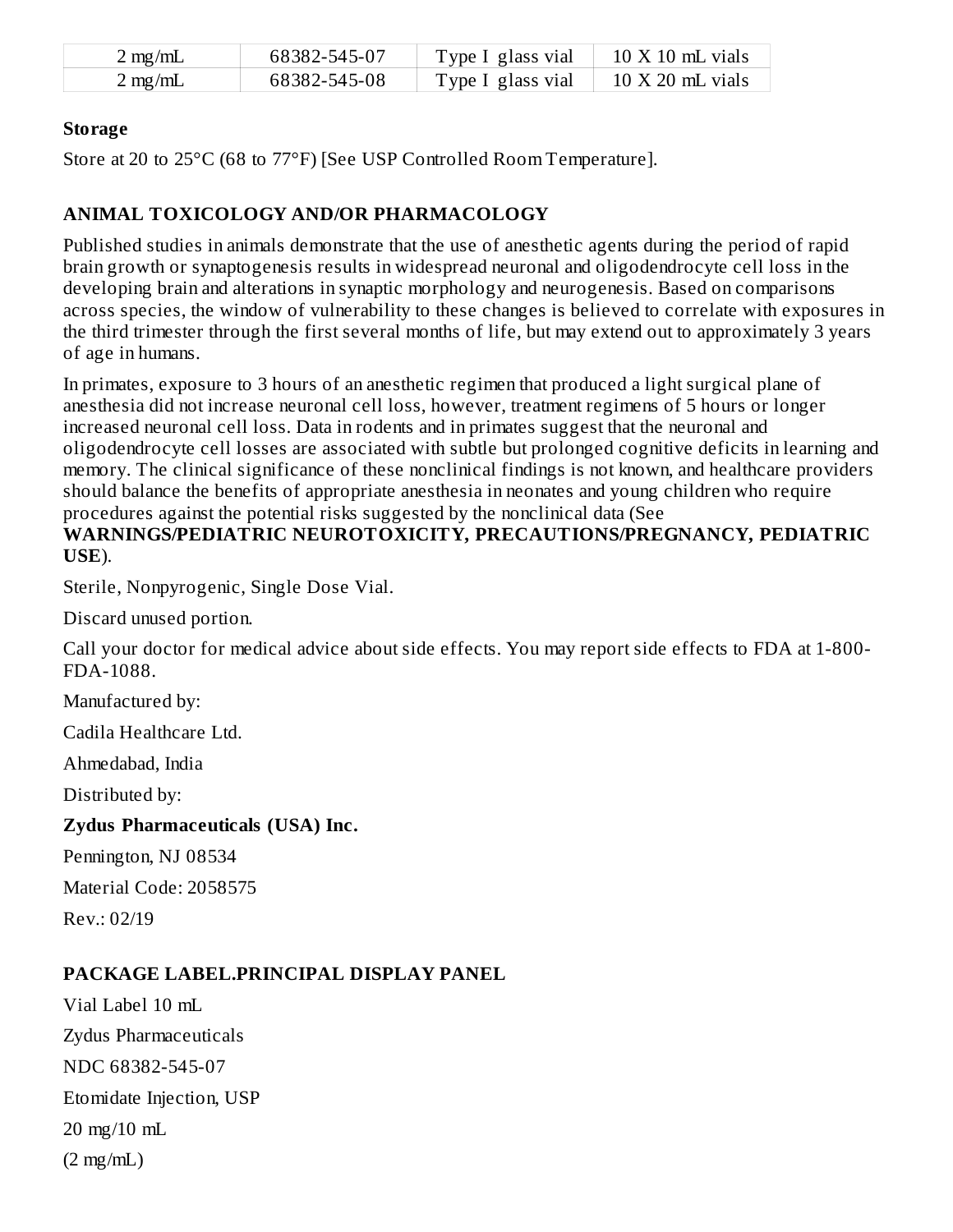For Intravenous Use 10 mL, Single-Dose Vial Rx Only



Carton Label 10 mL Zydus Pharmaceuticals NDC 68382-545-07 Etomidate injection, USP 20 mg/10 mL (2 mg/mL) For Intravenous Use 10 x 10 mL, Single-Dose Vials Rx Only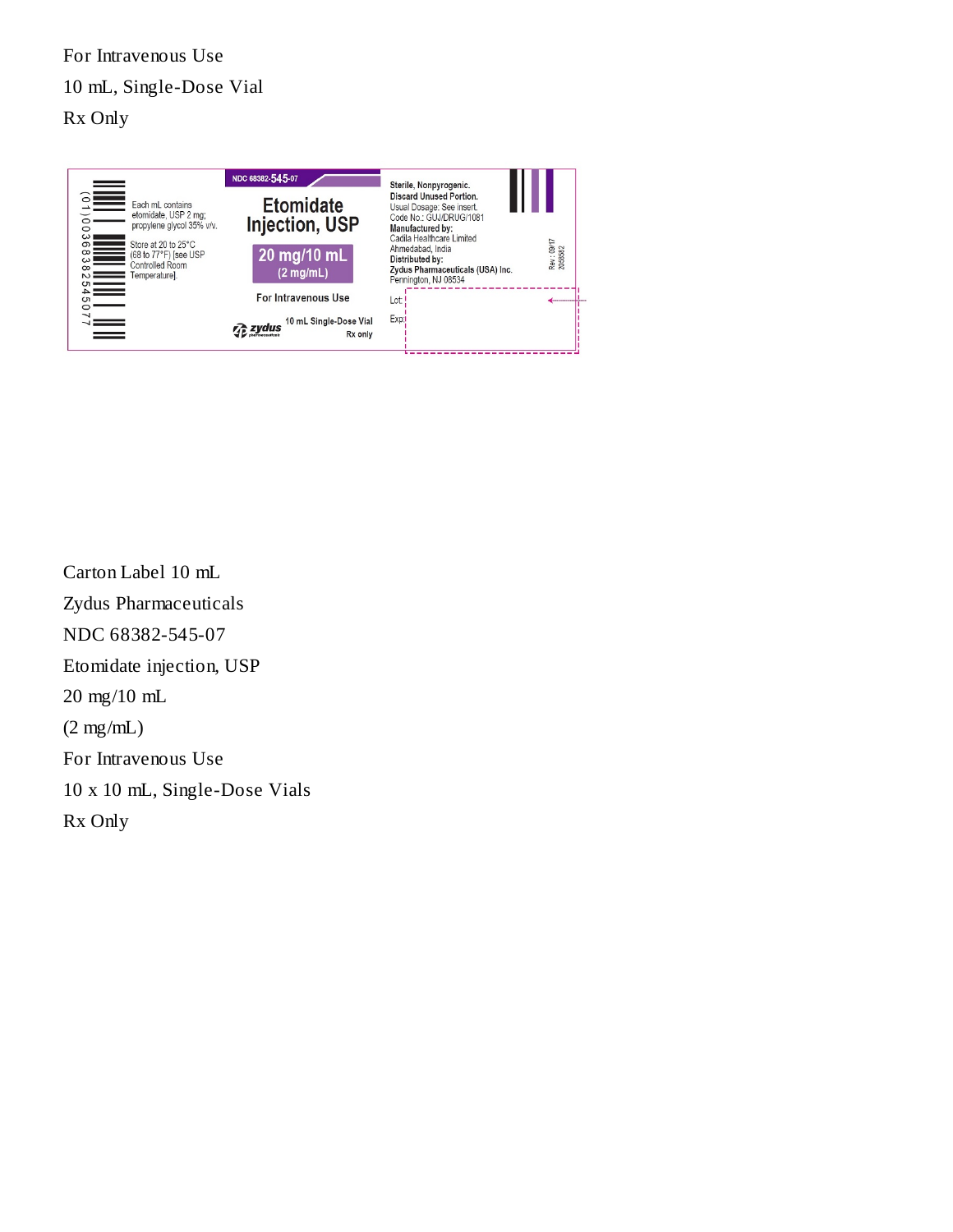

Vial Label 20 mL Zydus Pharmaceuticals NDC 68382-545-08 Etomidate injection, USP 40 mg/20 mL (2 mg/mL) For Intravenous Use 20 mL, Single-Dose Vial Rx Only

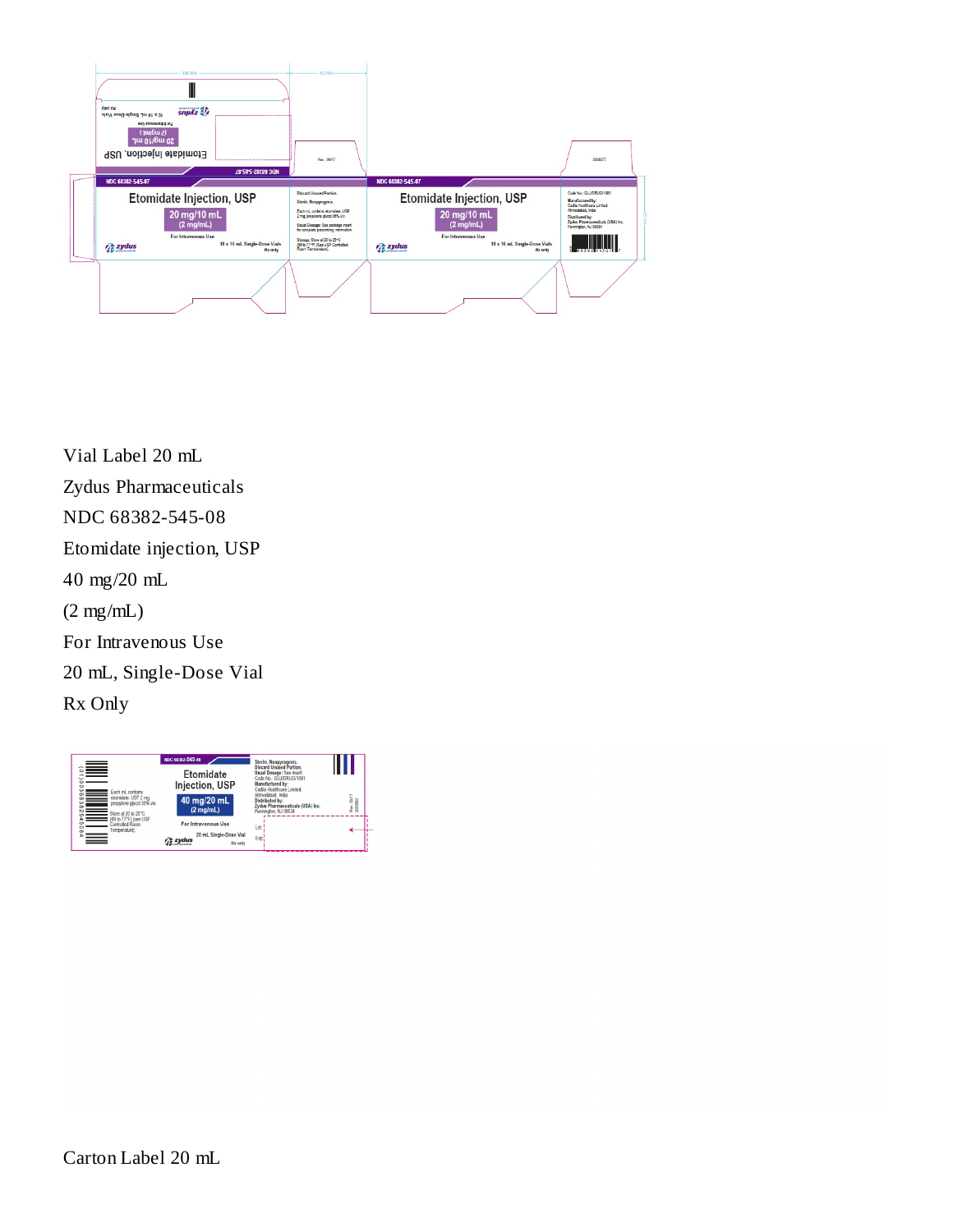Zydus Pharmaceuticals NDC 68382-545-08 Etomidate injection, USP 40 mg/20 mL (2 mg/mL) For Intravenous Use 10 x 20 mL, Single-Dose Vials Rx Only



| <b>ETOMIDATE</b><br>etomidate injection, solution          |                         |                                     |                          |  |  |                  |
|------------------------------------------------------------|-------------------------|-------------------------------------|--------------------------|--|--|------------------|
|                                                            |                         |                                     |                          |  |  |                  |
| <b>Product Information</b>                                 |                         |                                     |                          |  |  |                  |
| Product Type                                               | HUMAN PRESCRIPTION DRUG | NDC:68382-545<br>Item Code (Source) |                          |  |  |                  |
| <b>Route of Administration</b>                             | <b>INTRAVENOUS</b>      |                                     |                          |  |  |                  |
|                                                            |                         |                                     |                          |  |  |                  |
| <b>Active Ingredient/Active Moiety</b>                     |                         |                                     |                          |  |  |                  |
| <b>Ingredient Name</b>                                     |                         |                                     | <b>Basis of Strength</b> |  |  | Strength         |
| ETOMIDATE (UNII: Z22628B598) (ETOMIDATE - UNII:Z22628B598) |                         |                                     | <b>ETOMIDATE</b>         |  |  | $2$ mg in $1$ mL |
|                                                            |                         |                                     |                          |  |  |                  |
| <b>Inactive Ingredients</b>                                |                         |                                     |                          |  |  |                  |
| <b>Ingredient Name</b>                                     |                         |                                     | Strength                 |  |  |                  |
| PROPYLENE GLYCOL (UNII: 6DC9Q167V3)                        |                         |                                     | $0.35$ mL in $1$ mL      |  |  |                  |
|                                                            |                         |                                     |                          |  |  |                  |
|                                                            |                         |                                     |                          |  |  |                  |